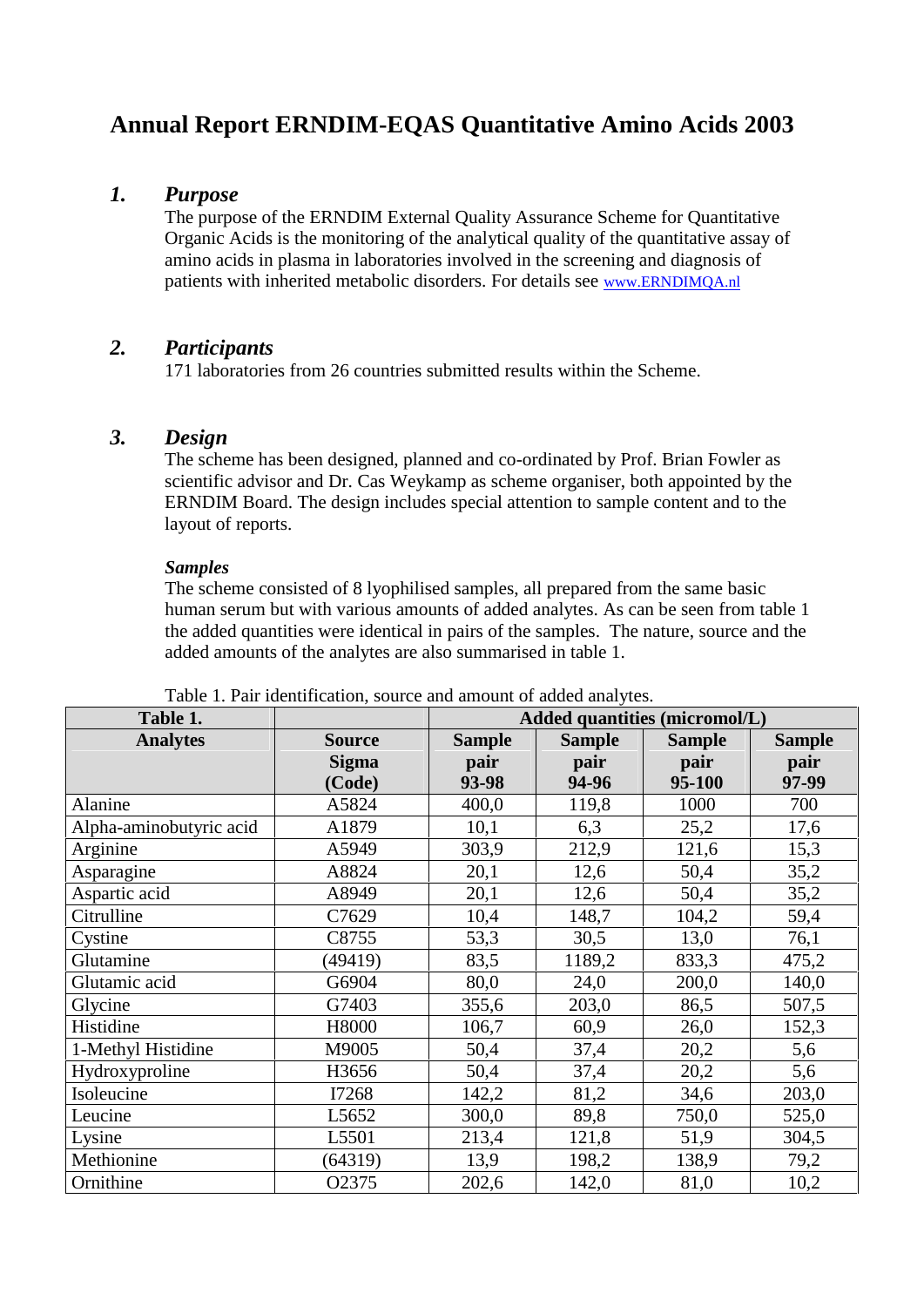| Phenylalanine             | (78020) | 582,1 | 407,6 | 233,0 | 29,7  |
|---------------------------|---------|-------|-------|-------|-------|
| Proline                   | P8449   | 80,0  | 24,0  | 200,0 | 140,0 |
| Serine                    | S8407   | 80,0  | 24,0  | 200,0 | 140,0 |
| Taurine                   | (86329) | 17,4  | 247,8 | 173,6 | 99,0  |
| Threonine                 | T8534   | 80,0  | 24,0  | 200,0 | 140,0 |
| Tyrosine                  | (93829) | 405,2 | 283,9 | 162,1 | 20,4  |
| Valine                    | V0258   | 284,5 | 162,4 | 69,2  | 406,0 |
| l-Alloisoleucine          | I8754   | 202,6 | 142,0 | 81,0  | 10,2  |
| l-alpha-amino adipic acid | A7275   | 13,9  | 198,2 | 138,9 | 79,2  |
| Phosphoethanolamine       | P0503   | 71,1  | 40,6  | 17,3  | 101,5 |
| Beta-alanine              | A7752   | 100,7 | 74,7  | 40,4  | 11,3  |

### *Reports*

All data-transfer, the submission of data as well as request and viewing of reports proceeded via the interactive website www.erndimqa.nl

An important characteristic of the website is that it supplies short-term and long-term reports.

**Short-term reports** on the eight individual specimens are available two weeks after the submission deadline and provide up-to-date information on analytical performance. Although technically reports could be immediately available a delay time of 14 days has been introduced to enable the scientific advisor to inspect the results and add his comment to the report.

The *annual long-term report* summarises the results of the whole year.

A second important characteristic of the website is the different levels of detail of results which allows individual laboratories the choice of fully detailed and/or summarised reports. The "Analyte in Detail" is the most detailed report and shows results of a specific analyte in a specific sample (thus 232 such Analyte-in-Detailreports can be requested in the year 2003 cycle for the 29 amino acids). A more condensed report is the "Current Report" which summarises the performance of all analytes in a specific sample (8 such Current-Reports can be requested in 2003). The Annual Report summarizes all results giving an indication of overall performance for all analytes in all 8 samples (1 such Annual-Report can be requested in 2003). Depending on the responsibilities within the laboratory participants can choose to inspect the annual report (QC managers) or all (or part of) the 232 detailed reports (scientific staff).

# *4. Discussion of Results in the Annual Report 2003*

In this part the results as seen in the annual report 2003 will be discussed. Please print out your annual report from the website when you follow the various aspects below and keep in mind that we only discuss the results of "all labs": it is up to you to inspect and interpret the results of your own laboratory.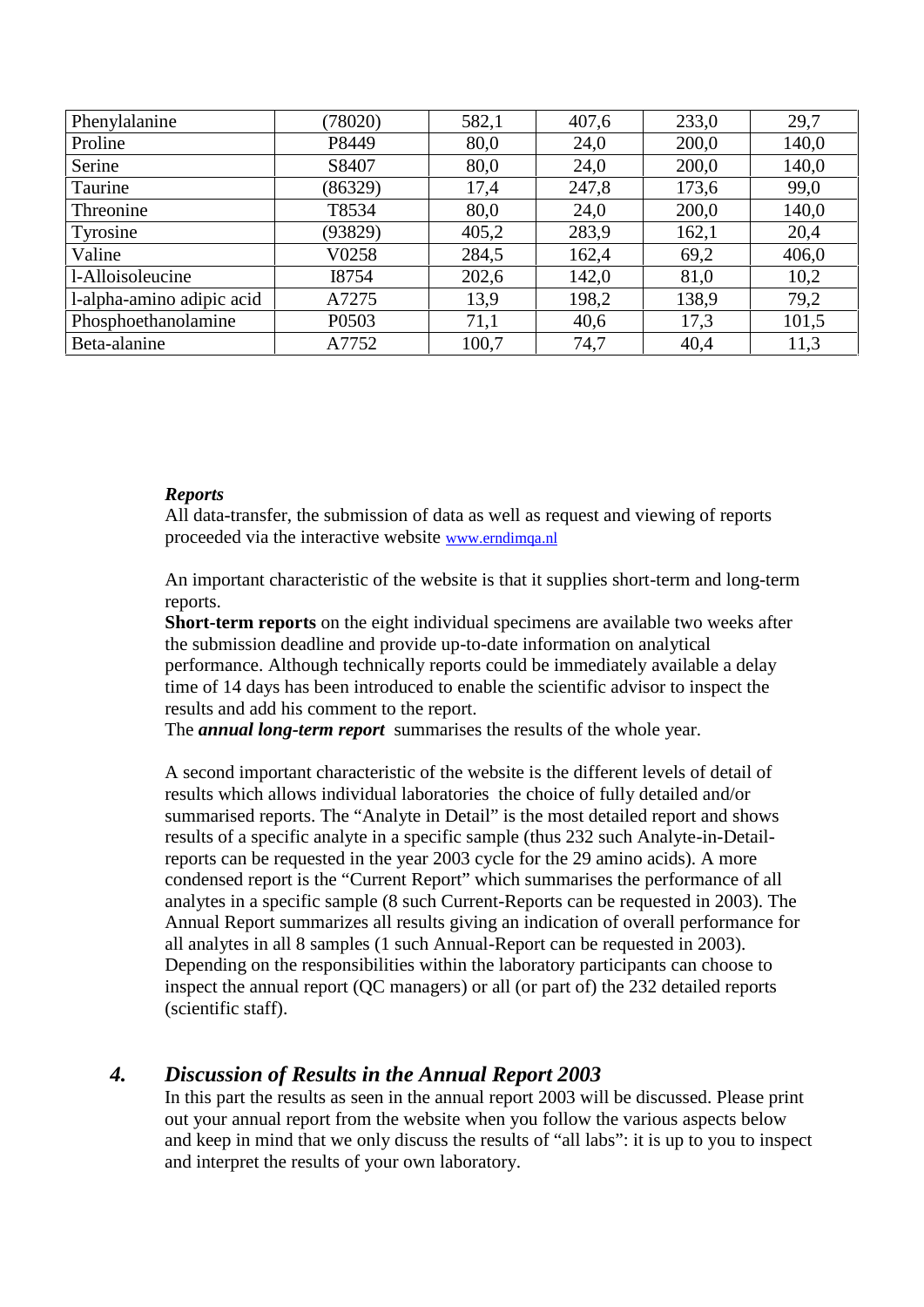### *4.1 Accuracy*

A first approach to evaluating your performance in terms of accuracy is comparison of your mean values for each amino acid in the eight samples with those of all labs. This is shown in the columns "Your Lab" and "All Labs" under the heading "Accuracy". For example for alanine the mean for all labs is 541 micromol/Liter with which you can compare the mean of your lab.

#### *Recovery*

A second approach to describe accuracy is the percentage recovery of added analyte. In this approach the amounts of weighed quantities added to the samples are the assumed target values (do we have to add "after adjustment for blank values"). The correlation between weighed amounts (on the x-axis) and your measured quantities (on the y-axis) has been calculated. The slope of the resulting relation ( a in  $y = ax + b$ ) in this formula multiplied by 100% is your recovery of the added amounts. The outcome for your lab in comparison to the median outcome of all labs is shown in the column "Recovery". For 25 of the reported amino acids the median recovery is between 90 and 110%: e.g. 97% for alanine). Four amino acids are outside the  $100 +10\%$ window. The 74% recovery of cystine is low and can be attribued to its binding to proteins in the sample. For asparagine and glutamic acid recoveries of 77% and 86% are seen. The recovery of phosphoethanolamine is low at 18%, probably due to lack of stability during the preparation of the lyophilised samples.

#### *4.2 Precision*

Reproducibility is an important parameter for the analytical performance of a laboratory and is addressed in the schemes' design. Samples provided in pairs can be regarded as duplicates from which CV's can be calculated. The column "Precision" in the annual report shows your CV's for the respective amino acids in comparison to median values for all labs. The best median precision is observed for Leucine (CV 4.1%) and the worst for phosphoethanolamine (23.7%). A CV of greater than 10% is observed for only four amino acids.

#### *4.3 Linearity*

Linearity over the whole relevant analytical range is another important parameter for analytical quality and is also examined within the schemes. A comparison of the weighed quantities on the x-axis and your measured quantities on the y-axis allows calculation of the coefficient of regression (**r**). The column "Linearity" in the annual report shows your **r** values for the respective amino acids in comparison to the median **r** values for all labs. Ideally the **r** value is close to 1.000 and this is indeed observed for all amino acids; the best **r** value is seen for tyrosine  $(r = 0.9982)$ .

#### *4.5 Interlab CV*

For comparison of amino acid levels for diagnosis and monitoring of treatment for one patient in different hospitals and for use of shared reference values it is essential to have a high degree of harmonization between results of laboratories. Part of the schemes' design is to monitor this by calculating the Interlaboratory CV. This, along with the number of laboratories who submitted results is shown in the column "Data" all labs" in the annual report. The best Interlab CV is seen for leucine (median CV of 6.7%) and the worst for hydroxyproline (97.2%).